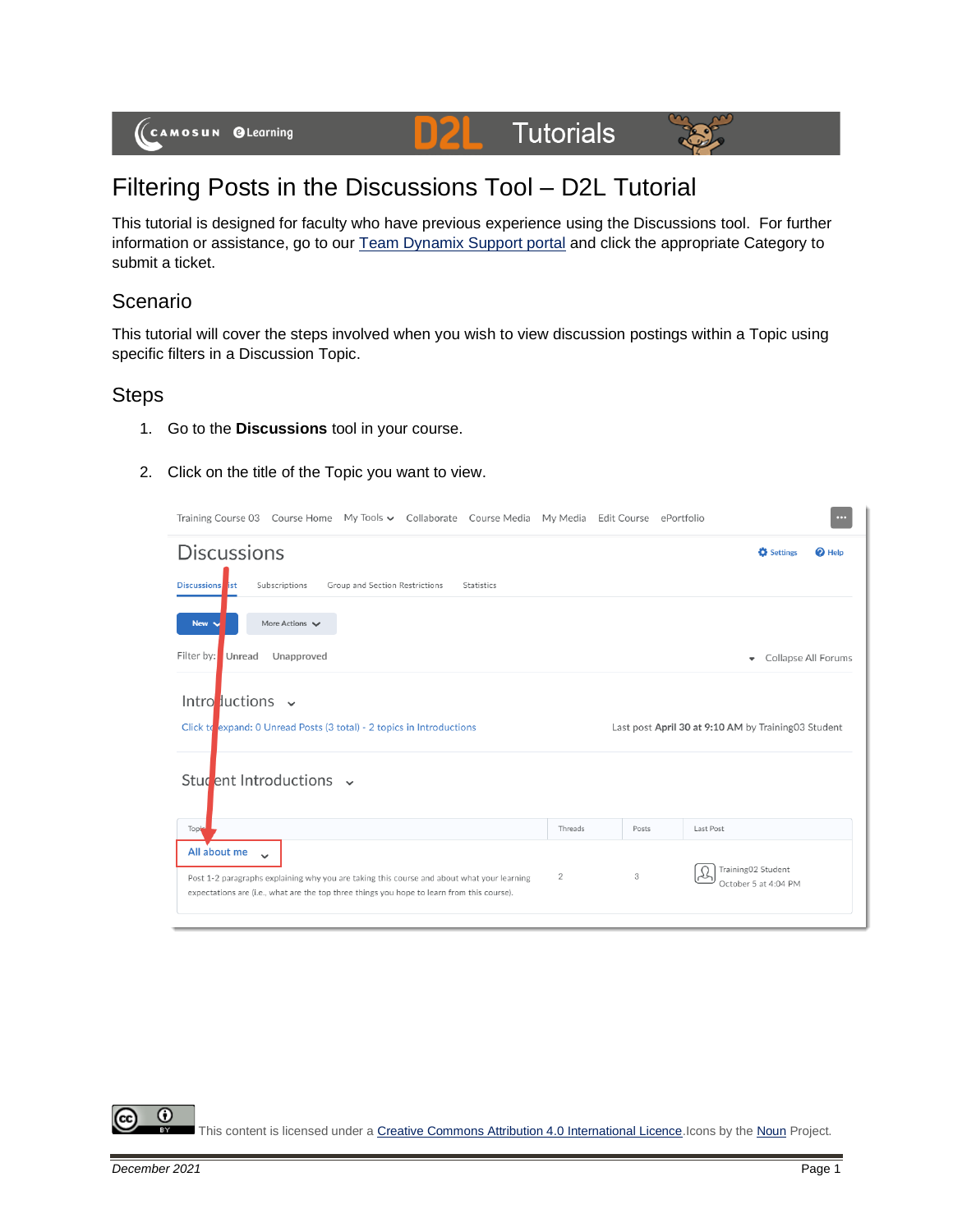3. You can Filter by **Unread** or **Flagged** Threads …

| Discussions List > View Topic                                                                                            | Search All about me. O<br><b>D</b> Settings<br><sup>O</sup> Help |  |  |
|--------------------------------------------------------------------------------------------------------------------------|------------------------------------------------------------------|--|--|
| All about me v                                                                                                           |                                                                  |  |  |
| Subscribe<br><b>Show Description</b>                                                                                     |                                                                  |  |  |
| <b>Start a New Thread</b>                                                                                                |                                                                  |  |  |
|                                                                                                                          | Sort by:                                                         |  |  |
| Filter by: All Threads                                                                                                   | Oldest Thread<br>$\checkmark$                                    |  |  |
| <b>Unread</b><br>Studer<br>$\bullet$ duction $\sim$<br><b>Flagged</b><br>30, 2014 6:36 PM 17 Subscribe<br>Training01 Sti |                                                                  |  |  |
| This is student 01 making my introduction!                                                                               |                                                                  |  |  |
| 2<br>15<br>$\Omega$<br><b>Replies</b><br><b>Views</b><br>Unread                                                          | Last post May 2, 2014 2:36<br>PM by Training01 Student           |  |  |
| Student 02 Introduction Y<br>Training02 Student posted Apr 30, 2014 6:37 PM <a> Subscribe</a>                            |                                                                  |  |  |
| Hi! I'm Student 02.                                                                                                      |                                                                  |  |  |
| $\mathcal{P}$<br>10<br>$\Omega$                                                                                          | Last post May 5, 2014 11:25                                      |  |  |
| <b>Replies</b><br>Unread<br><b>Views</b>                                                                                 | AM by Training01 Teacher                                         |  |  |

4. Or you can click the **Sort By** drop-down menu to view threads in this Topic by **Most Recent Activity**, **Least Recent Activity**, **Newest Thread**, **Oldest Thread**, **Author First Name A-Z**, **Author First Name Z-A, Author Last Name A-Z**, **Author Last Name Z-A**, **Subject A-Z**, **Subject Z-A**.

| Discussions List > View Topic                                                                                                                                                               | <b>D</b> Settings | $\mathbf{\Theta}$ Help | Search All about me Q                                                        |
|---------------------------------------------------------------------------------------------------------------------------------------------------------------------------------------------|-------------------|------------------------|------------------------------------------------------------------------------|
| All about me .                                                                                                                                                                              |                   |                        |                                                                              |
| Subscribe                                                                                                                                                                                   |                   |                        |                                                                              |
| Post 1-2 paragraphs explaining why you are take a this course and about what your<br>learning expectations are (i.e., what are the top three things you hope to learn from this<br>course). |                   |                        |                                                                              |
| <b>Start a New Thread</b>                                                                                                                                                                   |                   |                        |                                                                              |
| Filter by: All Threads $\vee$                                                                                                                                                               |                   |                        | Sort by:<br>Subject A-Z<br>$\checkmark$                                      |
| Student 1's Video for discussion v<br>Training01 Student posted Sep 26, 2019 10:26 AM 27 Subscribe                                                                                          |                   |                        | <b>Most Recent Activity</b><br><b>Least Recent Activity</b><br>Newest Thread |
| In this video. I discuss different kinds of media.                                                                                                                                          |                   |                        | Oldest Thread<br>Author First Name A-Z                                       |
| $\vee$ more                                                                                                                                                                                 |                   |                        | Author First Name Z-A                                                        |
| $\Omega$<br>$\circ$<br>$\Omega$<br>Replies<br>Unread<br>Views                                                                                                                               |                   |                        | Author Last Name A-Z<br>Author Last Name Z-A<br><b>Subject A-Z</b>           |
| Wendell's Introduction v<br>Training01 Student posted Apr 2, 2020 3:41 PM<br>Subscribe                                                                                                      |                   |                        | Subject Z-A                                                                  |

This content is licensed under [a Creative Commons Attribution 4.0 International Licence.I](https://creativecommons.org/licenses/by/4.0/)cons by th[e Noun](https://creativecommons.org/website-icons/) Project.

 $\odot$ 

ī3Y

(cc)